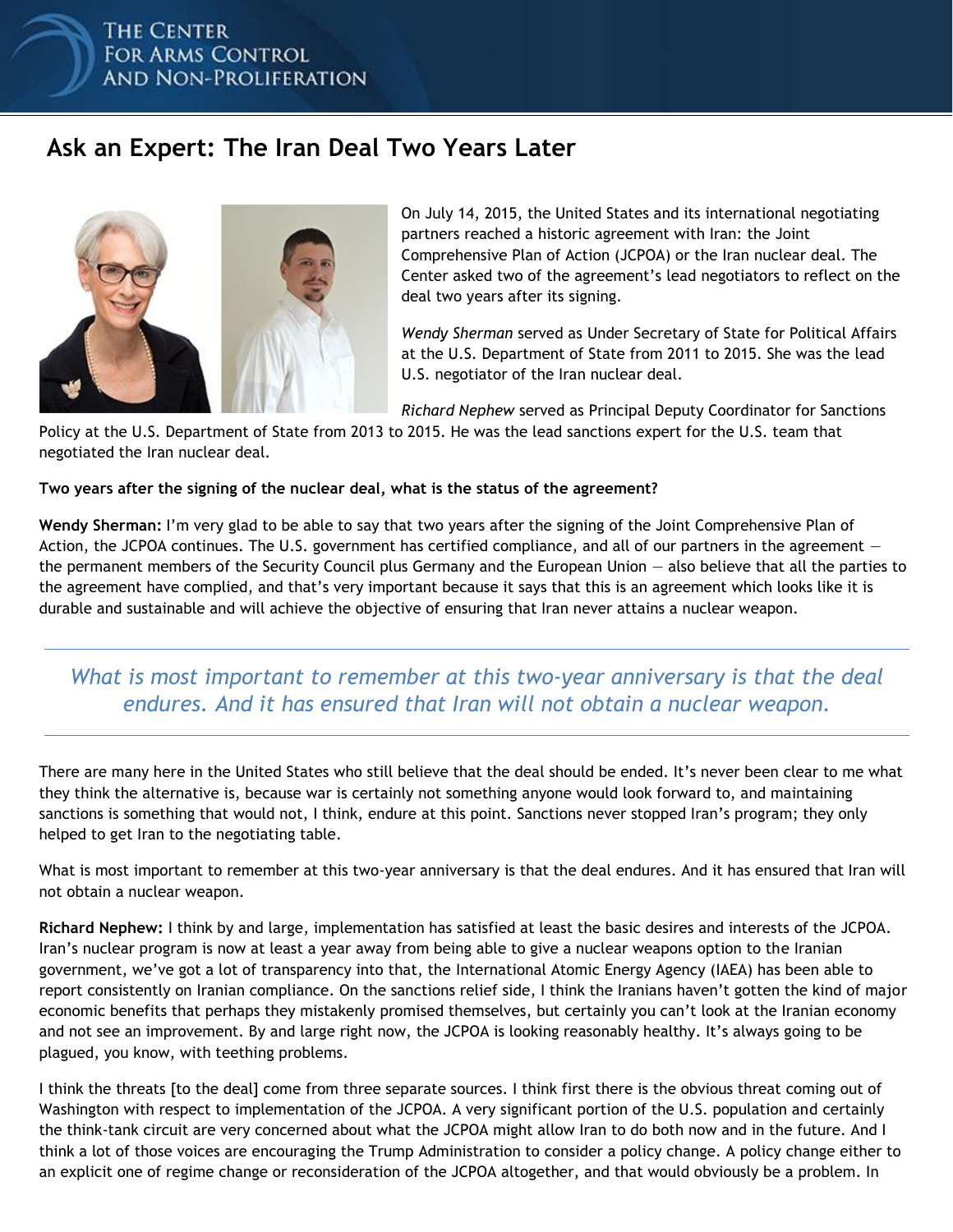#### **THE CENTER FOR ARMS CONTROL AND NON-PROLIFERATION**

addition, I think there are voices in Congress who are considering sanctions options that would push the Iranians out [of the deal], and that would be a problem.

The second issue is Iran itself. The fact that Rouhani was reelected is a good thing, the fact that there is significant political support in Iran for the JCPOA, shown by conservative candidates supporting it too, is good. On the other hand, there is always going to be a temptation in Iran to blame economic problems that could come from many sources on failure of sanctions relating to the deal. So I think in Iran there is, of course, a risk of implementation issues falling aside.

### *The JCPOA is looking pretty good in terms of its own implementation if you look at the four corners of the text, but it is definitely still in hostile waters.*

And last is the issue of accidents. We didn't solve all the problems that we have with Iran in the JCPOA, and Iran didn't solve their problems with us. Instead, actually there are lots of places in the Middle East and beyond where we (the U.S. and Iran) are in friction. Any one of those issues, whether it's an incident in the Persian Gulf, or an incident in Syria or Yemen, could be the catalyst for breaches of the JCPOA and a loss of support for it in either government. So the JCPOA is looking pretty good in terms of its own implementation if you look at the four corners of the text, but it is definitely still in hostile waters.

#### **What would it have looked like if we didn't reach the Iran nuclear deal?**

**Richard Nephew:** If we didn't have the JCPOA, we'd be facing a much more dangerous Iranian nuclear program at this point. We have to assume that Iran would have brought online all the tens of thousands of centrifuges that they were installing and testing prior to the Joint Plan of Action in 2013. So we might be looking at more than 20,000 operational Iranian centrifuges, that probably include some new, advanced machines that are much more efficient than the old ones they were using. We'd have an Iranian enriched uranium stockpile that easily would be over 20,000 kg, (it was 16,000 kg in November 2015), and potentially much higher than that. The enrichment facility at Fordow, which is the underground facility under a mountain, would doubtless continue to run and potentially with more advanced centrifuges being installed there. The Arak heavy water research reactor, which was about a year away from being constructed, would probably be finished at this point, and that facility could produce one to two weapons worth of plutonium per year.

*So [if we didn't have the JCPOA] it's possible that we'd have a much larger and much more aggressive Iranian nuclear program with much tighter timelines to breakout and fewer resources to detect that breakout before Iran decided to do so*

And of course with all these problems we've also got the lack of transparency, because prior to the Joint Plan of Action and Comprehensive Plan of Action, Iran wasn't implementing the Additional Protocol. They were barely implementing the Comprehensive Safeguard Agreement with lots of questions that were still outstanding. So it's possible that we'd have a much larger and much more aggressive Iranian nuclear program with much tighter timelines to breakout and fewer resources to detect that breakout before Iran decided to do so, which is far from an ideal scenario, and frankly is the kind of scenario that could lead you to conflict.

**President Trump has called the JCPOA the worst agreement in history and threatened to "rip it up" on the campaign trail. Currently, the Trump Administration is undergoing an Iran policy review. What would be the consequences of a U.S. withdrawal from the agreement?**

**Wendy Sherman:** This is not a deal just between the United States and Iran. It was a deal that was forged with all the permanent members of the Security Council — the United Kingdom, France, Russia, China, the United States — plus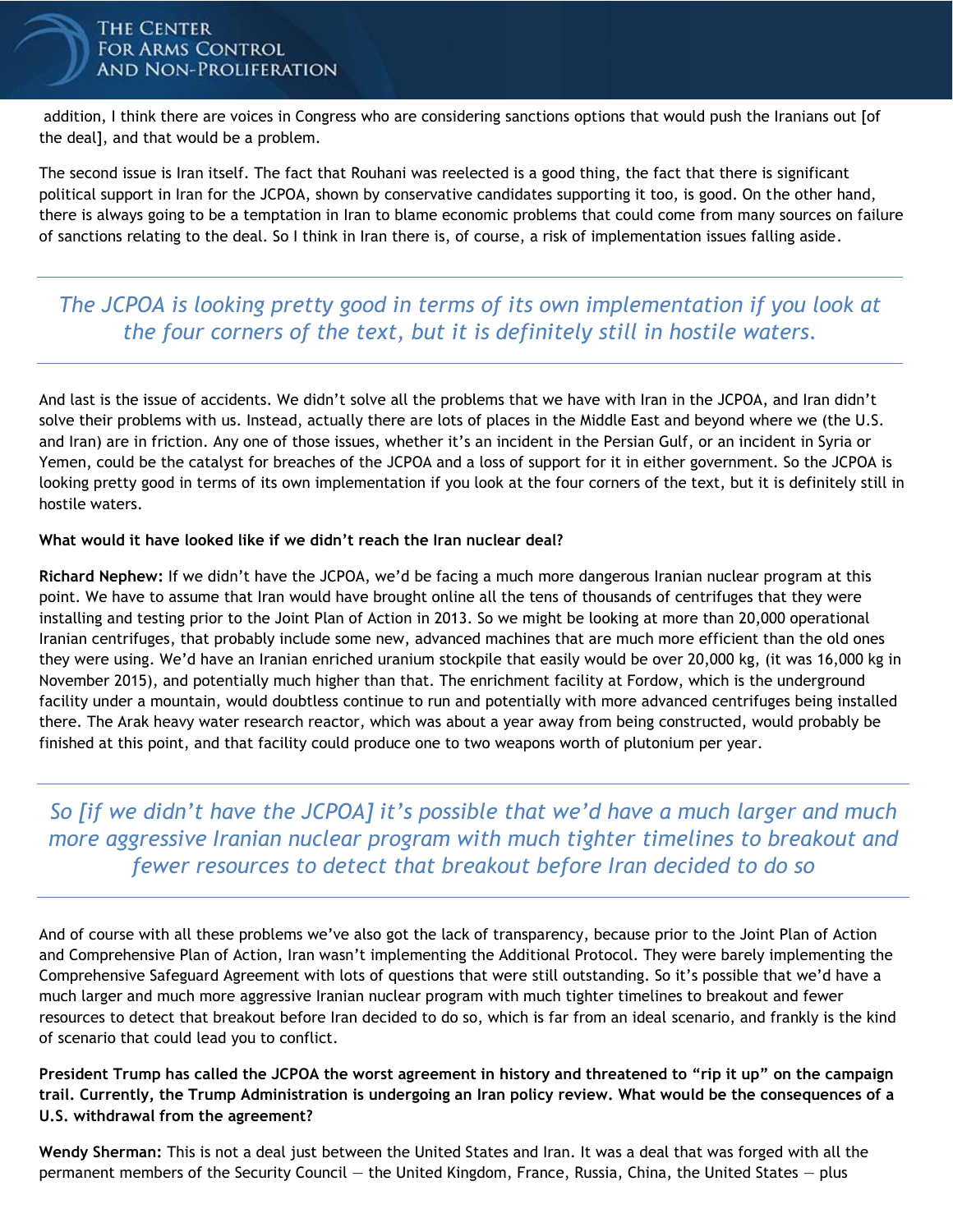Germany, coordinated by the European Union, and endorsed by the entire European Union and a fifteen-to-nothing vote by the Security Council of the United Nations in support of the deal. If the United States withdrew, we would be saying to all of our partners that we alone were going to make a decision that would have consequences for the entire world, and I don't think the consequences would be very good. I think that Iran would immediately start up their program again, and they would be back on the road to nuclear weapons.

### *If the United States withdrew, we would be saying to all of our partners that we alone were going to make a decision that would have consequences for the entire world.*

President Obama understood that military action is certainly something that we were prepared to do, but you can't bomb away someone's knowledge. Iran knows how to do what it knows how to do, and it has mastered the entire nuclear fuel cycle. If we took military action, they would likely, reconstitute their facilities and maybe do so underground and in secret. It would be very hard to get international cooperation on sanctions if we unilaterally withdrew from the agreement, and it would certainly increase even further the very malicious activity by Iran in the Middle East and elsewhere in the world.

**Richard Nephew:** It's impossible at this point to try to get a renegotiation started. Any attempt to withdraw from the JCPOA or threaten to withdraw from the JCPOA in furtherance of renegotiation would be a disaster. This would likely be the case under any administration, but I think it's particularly the case under this administration, which would, at a minimum, need to convince partners in Europe that a renegotiation would be in their interest, and a good idea. I think President Trump's performance thus far doesn't give one any confidence that that would be the interpretation that they would take. I think quite the opposite; they would see it as yet another destructive act by this administration. And I think that there are lots of voices in Europe who would say, let's just ignore the United States.

## *Any attempt to withdraw from the JCPOA or threaten to withdraw from the JCPOA in furtherance of renegotiation would be a disaster.*

What made it all work *[during the negotiations]* was the context we were able to offer of "if you don't impose sanctions, the risk of conflict, of war, will go up." And we were able to convince folks that we were serious about a deal, that sanctions were not intended to be there forever, and that if we got a deal we'd honor it. The problem that we have for any kind of additional sanctions measures now is that no one understands the context. They don't understand why or what we're trying to get out of it.

Especially when there are voices around this administration saying the only thing we'll accept is a new regime in charge in Iran.

Unless it is the right context, any decisions on the part of this administration or this Congress to impose sweeping new sanctions against Iran are going to be a disaster. And it will come at the expense of further loss of U.S. credibility, loss of U.S. influence using sanctions, and potentially at the risk of additional conflict with our partners and allies, let alone with the Iranians themselves.

#### **Looking back, what is one moment that sticks out to you from the negotiations?**

**Wendy Sherman:** Well, there were many, because we negotiated basically for the entire four years that I was the Under Secretary of State for Political Affairs. The last two years were the ones under President Rouhani with President Obama